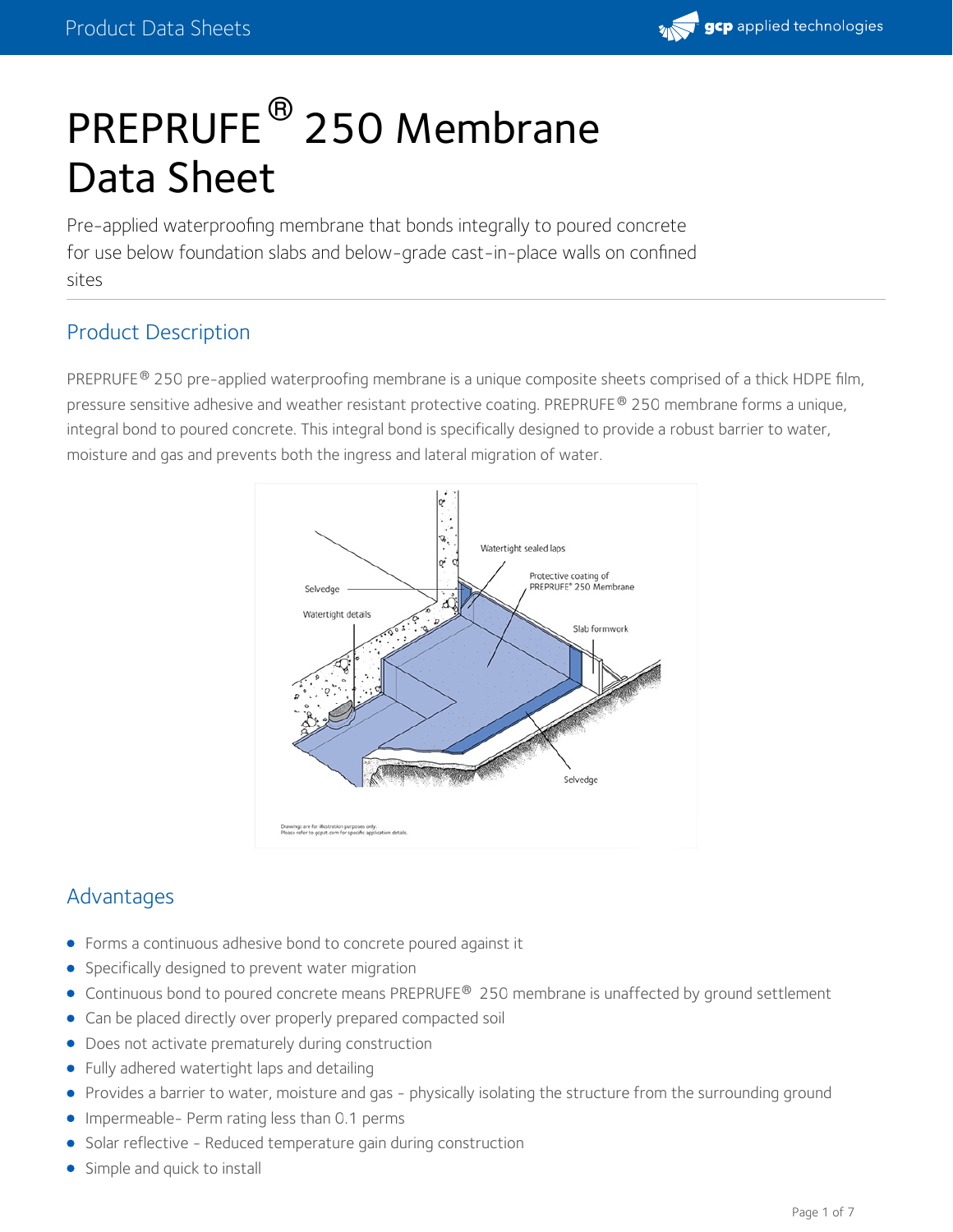

- Can be applied to permanent formwork Maximizes use of confined sites
- Allows for foot traffic immediately after application
- Ready for immediate placing of reinforcing steel
- Inherently waterproof--Does not require water activation
- Waterproofing is not reliant on confining pressures or hydration
- **Installed membrane is not affected by exposure to water during construction**
- Waterproofing performance unaffected by wet/dry cycling
- Chemical resistance Protects structure from salt and sulfate attack, and is effective in most types of soils and waters

## Applications:

PREPRUFE® 250 is intended for low hydrostatic pressure or intermittent water conditions. Applications include construction such as garages, plant rooms and utility grade basements.

For critical projects (i.e., occupied space and sensitive environments), GCP recommends the use of PREPRUFE® Plus with dual adhesive ZipLap™ technology. For high-risk and critical shotcrete applications, PREPRUFE® SCS - the only pre-applied waterproofing system designed specifically for shotcrete – is recommended for long-term waterproofing performance. See separate data sheets for more details.

## System Components:

#### Membrane

PREPRUFE® 250 waterproofing membrane for horizontal use below concrete slabs or vertically against soil retention systems. Intended for cast-in-place concrete.

Ancillary Components (refer to the most current data sheets for all system components available on gcpat.com)

- PREPRUFE® Tape LT Low temperature tape for covering cut edges, roll ends, penetrations and detailing in cold weather
- PREPRUFE® Tape HC High temperature tape for covering cut edges, roll ends, penetrations and detailing at elevated temperatures
- **PREPRUFE © CJ Tape LT Low temperature joint tape for construction joints and detailing in cold weather**
- PREPRUFE<sup>®</sup> CJ Tape HC High temperature joint tape for construction joints and detailing in hot weather
- $\bullet$  BITUTHENE<sup>®</sup> liquid membrane For sealing around penetrations, etc.
- ADCOR<sup>®</sup> waterstop for joints in concrete walls and floors
- **PREPRUFE**<sup>®</sup> tieback covers  $-$  Preformed cover for soil retention wall tieback heads
- $\bullet$  DE NEEF<sup>®</sup> INJECTO<sup>®</sup> tube groutable waterstop for non-moving concrete construction joints and penetrations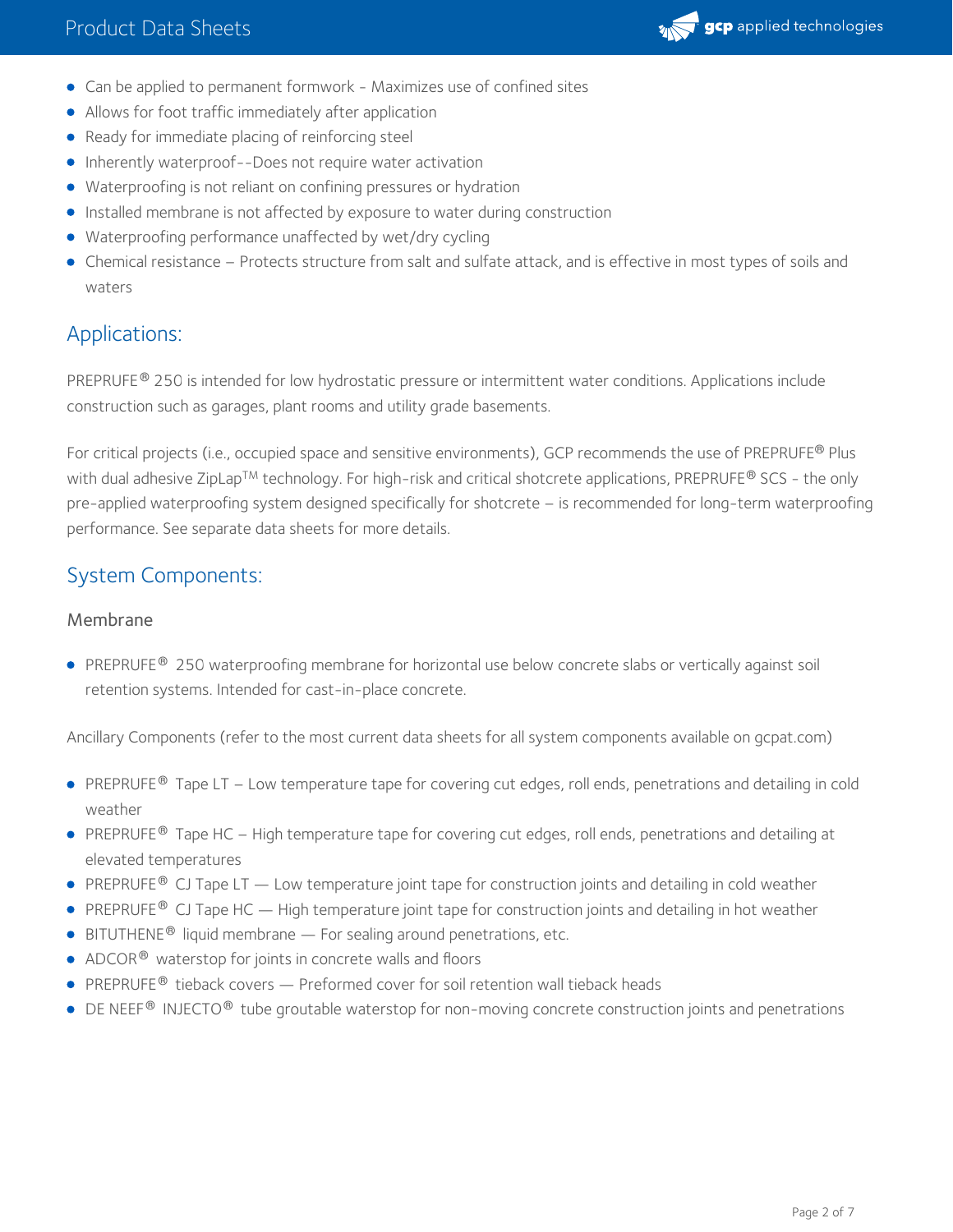

# Limitations of Use

- Approved uses only include those uses specifically detailed in this product data sheet and other current product data sheets that can be found at gcpat.com
- PREPRUFE® 250 membrane is not intended for any other use. Contact GCP Technical Services where any other use is anticipated or intended.
- PREPRUFE<sup>®</sup> 250 membrane is designed for in-service temperatures below 120°F (49°C)
- PREPRUFE® 250 membrane should not be used with conventional two-sided formwork. (See PREPRUFE® Technical Letter # 13 Forming Systems for use with PREPRUFE® membranes)
- Special Note: When this information is printed from the gcpat.com global website, a footer appearing on this document will restrict its applicability to the United States. Note that the information and references in this document are hereby expanded and apply to North, Central and South America.

# Safety and Handling

Read and understand the product label and safety data sheet (SDS) for each system component. All users should acquaint themselves with this information prior to working with the products and follow the precautionary statements. SDSs can be obtained by contacting your local GCP representative or office, by calling GCP toll free at 1-866-333- 3SBM (3726) and in some cases from our website at gcpat.com.

## **Storage**

- Observe one-year shelf life and use on a first in, first out basis
- Store in dry conditions between 40°F (4.5°C)-90°F (32°C)
- Store off ground under tarps or otherwise protected from rain and ground moisture
- See PREPRUFE® Technical Letter #30 Shelf Life/Storage and Handling of GCP Waterproofing

## Installation

## Technical Support, Details and Technical Letters

The most up-to-date detail drawings and technical letters are available at gcpat.com. For complete application instructions, please refer to the current GCP Applied Technologies Contractor Handbook and literature on (www.gcpat.com). Documents in hard copy as well as information found on websites other than www.gcpat.com may be out of date or in error. Before using this product it is important that information be confirmed by accessing www.gcpat.com and reviewing the most recent product information, including without limitation product data sheets, contractor manuals, technical bulletins, detail drawings and detailing recommendations. Please review all materials prior to installation of PREPRUFE® 250 membrane.

Support is also available by full-time technically trained GCP Applied Technologies field sales representatives and technical service personnel, backed by a central research and development technical services staff. For technical assistance with detailing and problem solving, please call toll-free at (866) 333-3SBM (3726).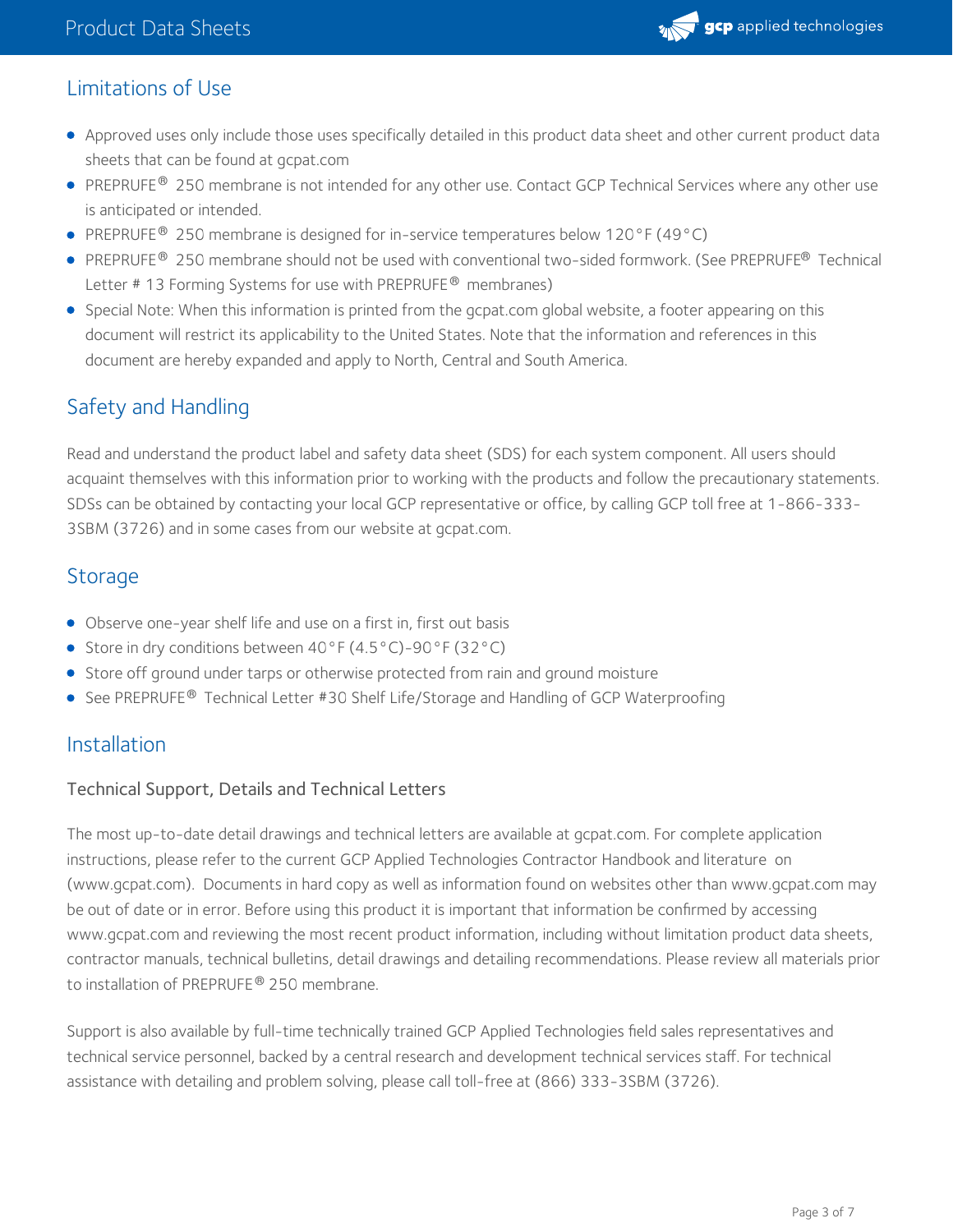

## Temperature Requirements

- PREPRUFE® 250 membrane can be applied at temperatures of 25°F (-4°C) or above. When installing PREPRUFE® 250 membrane in cold or marginal weather conditions <55°F (<13°C), the use of PREPRUFE® Tape LT is required at all laps and detailing. All surfaces to receive PREPRUFE® Tape LT must be clean and dry, and the release liner must be removed immediately after application.
- As an alternate, where temperatures are between 25°F (-4°C) and 60°F (15.5°C) PREPRUFE® 250 LT low temperature membrane can be used without taping of laps. Refer to PREPRUFE® LT Membrane data sheet and Technical Letter #16 PREPRUFE® waterproofing membranes: Cold Weather Installation for more information.
- PREPRUFE<sup>®</sup> 250 membrane is designed for in-service temperatures below 120°F (49°C).

## Substrate Preparation

All surfaces - It is essential to create a sound and solid substrate to eliminate movement during the concrete pour. Substrates must be regular and smooth with no gaps or voids greater than 0.5 in. (12 mm). Grout around all penetrations such as utility conduits, etc. for stability.

Horizontal - The substrate must be free of loose aggregate and sharp protrusions. Avoid curved or rounded substrates. When installing over earth or crushed stone, ensure substrate is well compacted to avoid displacement of substrate due to traffic or concrete pour. The surface does not need to be dry, but standing water must be removed.

Vertical - Use concrete, plywood, insulation or other approved facing to sheet piling to provide support to the membrane. Board systems such as timber lagging must be close butted to provide support and not more than 0.5" (12mm) out of alignment.

#### Membrane Application

PREPRUFE® 250 membrane is supplied in rolls 4 ft. (1.2m) wide, with a selvedge on one side to provide self-adhered laps for continuity between rolls. The rolls of PREPRUFE® 250 membrane and PREPRUFE® Tape are manufactured with a disposable plastic release liner, which must be removed before placing reinforcement and concrete. NOTE that the release liner must also be removed before application of any required tapes and at all surfaces where a bond between layers is to be formed.

Horizontal substrates – PREPRUFE® 250 membrane can be applied horizontally to smooth prepared concrete or well rolled and compacted earth or crushed stone substrate. Place the PREPRUFE  $^\circledR$  250 membrane HDPE film side to the substrate with the clear plastic release liner facing towards the concrete pour. End laps should be staggered to avoid a buildup of layers. Leave plastic release liner in position until overlap procedure is completed. When completed, remove release liner. When installing over carton forms, contact your local GCP representative.

Accurately position succeeding sheets to overlap the previous sheet 3 in. (75 mm) along the marked selvedge. Ensure the underside of the succeeding sheet is clean, dry and free from contamination before attempting to overlap. Peel back the plastic release liner from between the overlaps, allowing the two overlapped layers to bond together. Ensure a continuous bond is achieved without creases and roll firmly with a heavy roller. Completely remove the plastic liner to expose the white protective coating. Any initial tack will quickly disappear.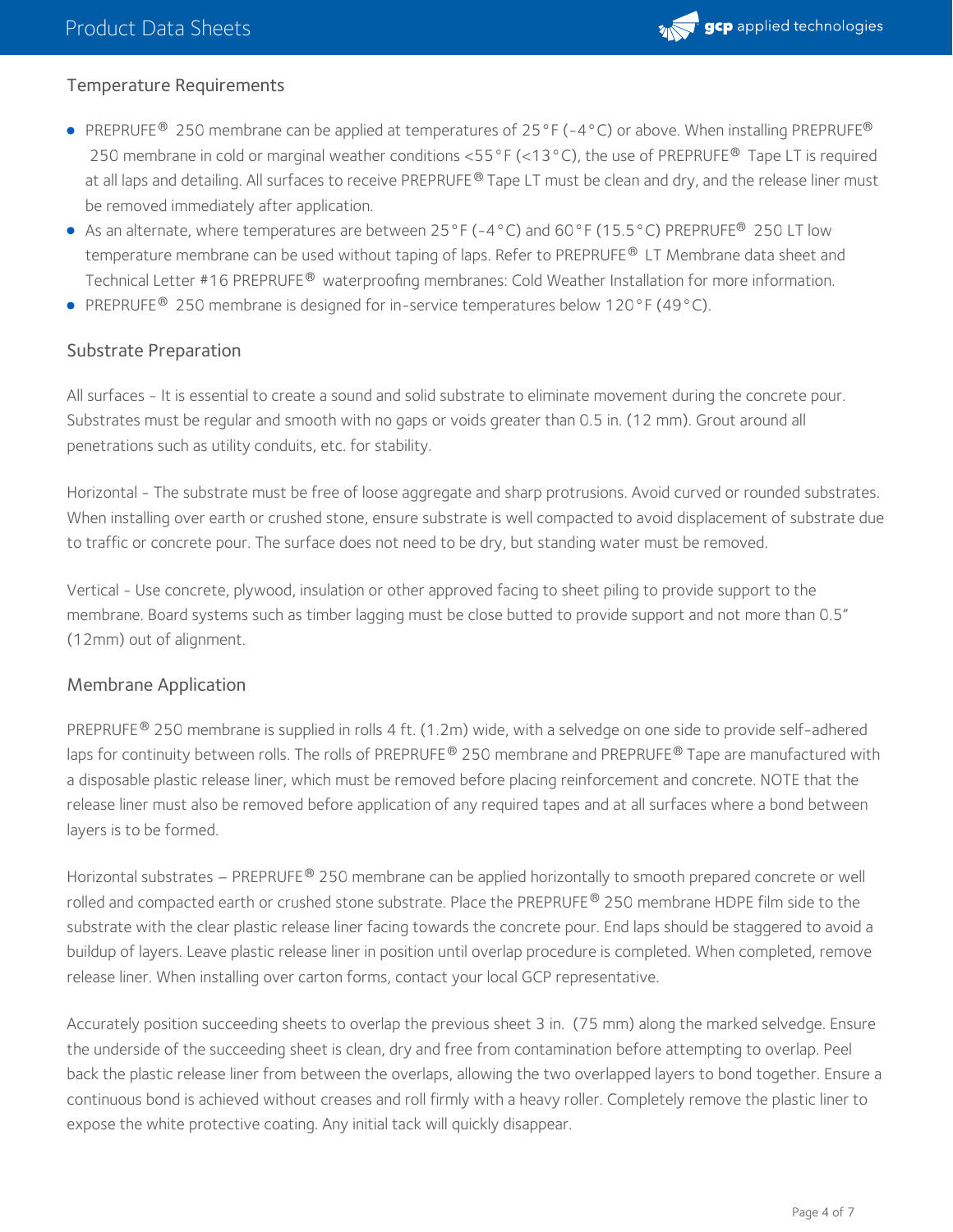

Notes: PREPRUFE® 250 membrane can be returned up the inside face of slab formwork. To attain a fully bonded system and to allow a tie in with BITUTHENE® self-adhered membrane or PROCOR® fluid-applied membrane to all  $\,$ vertical structural surfaces after removal of formwork. Rebar Chairs: See PREPRUFE® Technical Letter #15 Rebar Chairs on PREPRUFE® Membranes.

Vertical substrates – PREPRUFE® 250 membrane can be applied vertically to permanent formwork or adjoining structures. Concrete should then be cast directly against the adhesive side of the membrane. The membrane may be installed in any convenient length. The clear plastic release liner must be facing towards the concrete pour. The membrane must be shingle overlapped a minimum of 3" (75mm) All laps over cut edges must be taped using PREPRUFE ® Tape.

Vertically placed sheets can be held in place using fasteners appropriate to the substrate. Fastening can also be made through the selvedge overlap area using a small and low-profile head fastener so that the membrane lays flat and allows firmly rolled overlaps. Fasteners should be placed in the selvedge approximately 0.5"(12.5mm) from the edge of the membrane. The adhesive selvedge of successive membrane sheets must completely cover any fasteners by a minimum of 1 in. (25mm). After rolling, immediately remove the plastic release liner. When placing successive sheets, ensure the underside of each succeeding sheet is clean, dry and free from contamination before attempting to overlap. After placement, roll the membrane firmly to ensure a watertight seal.

Note that PREPRUFE® 250 membrane is not recommended for use with conventional twin-sided formwork. (See PREPRUFE® Technical Letter #13 Forming Systems for Use with PREPRUFE® Membranes).

Roll ends and cut edges – Overlap all roll ends and cut edges by a minimum 3in. (75 mm) and ensure the area is clean and free from contamination, wiping with a damp cloth if necessary. Allow the membrane to dry and apply PREPRUFE  $^\circ$ Tape LT (or HC in hot climates) centered over the lap edges and roll firmly. Immediately remove plastic release liner from the tape.

#### Membrane Repair

Inspect the membrane before installation of reinforcement steel, formwork and final placement of concrete. The membrane can be easily cleaned by power washing if required. Repair damage by wiping the area with a damp cloth to ensure the area is clean and free from dust and other contaminants, and allow the membrane to dry. Repair small punctures and slices 0.5 in. (12 mm) or less by applying PREPRUFE® Tape centered over the damaged area. Repair punctures and holes larger than 0.5 in. (12mm) by applying a patch of PREPRUFE® membrane. Extend the patch 6 in. (150 mm) beyond the damaged area. Seal all edges of the patch with PREPRUFE  $^{\circledast}$  Tape. Where exposed selvedge has lost adhesion or laps have not been sealed, ensure the area is clean and dry and cover with fresh PREPRUFE® Tape. Any areas of damaged adhesive should be covered with PREPRUFE® Tape. All PREPRUFE® Tape must be rolled firmly and the tinted release liner removed.

Slices or relief cuts can be butted or overlapped and repaired by applying PREPRUFE® Tape centered over the edge of the overlap or center of the butt joint. Where it is not possible to create a butt joint or overlap, repair with fresh membrane and PREPRUFE® Tape as detailed above.

#### Pouring of Concrete

Ensure the plastic release liner is removed from all areas of PREPRUFE® 250 membrane and tape.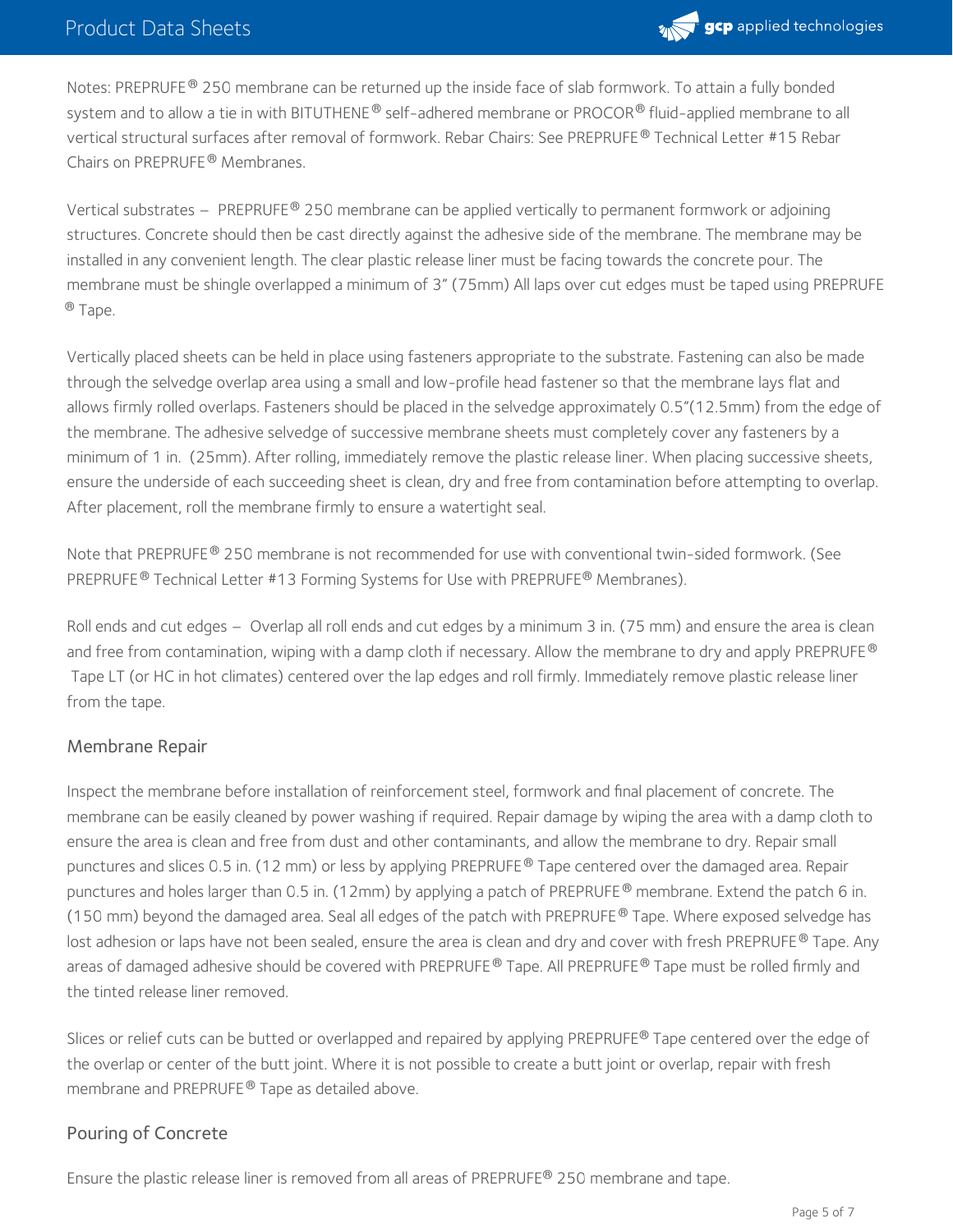

Under most climatic conditions, concrete should be poured within 56 days of membrane installation. Where ambient temperatures will exceed 100°F (38°C) for more than a total of seven days, concrete should be placed within 42 days of installation of the membrane. Concrete must be placed and compacted carefully to avoid damage to the membrane. Never use a sharp object to consolidate the concrete.

#### Removal of Formwork

A minimum concrete compressive strength of 3000 psi (20 N/mm<sup>2</sup>) is required prior to stripping formwork supporting PREPRUFE® 250 membranes. Premature stripping may result in displacement of the membrane and/or spalling of the concrete. (see PREPRUFE® Technical Letter #17 Removal of Formwork Placed against PREPRUFE® 250 Membranes).

After removal of the formwork and prior to backfilling, all exposed PREPRUFE® 250 membrane must be protected from damage with an approved protective course.

# Supply

| DIMENSIONS (NOMINAL)                         | <b>PREPRUFE® 250 MEMBRANE</b> |  |
|----------------------------------------------|-------------------------------|--|
| Roll size Note#1                             | 4 ft. x 115 ft. (1.2 m x 35m) |  |
| Roll weight                                  | 92 lbs. (42 kg)               |  |
| Minimum side/end laps                        | 3 in. (75 mm)                 |  |
| Note#1 Individual roll length may vary +/-1% |                               |  |

## Physical Properties

| <b>PROPERTY</b>                            | <b>TYPICAL VALUE PREPRUFE® 250</b>          | <b>TEST METHOD</b> |
|--------------------------------------------|---------------------------------------------|--------------------|
| Color                                      | White                                       |                    |
| Thickness                                  | $0.030$ in. $(0.8$ mm)                      | ASTM D3767         |
| Lateral Water Migration                    | Pass at 231 ft (71 m) of                    | ASTM D53851        |
| Resistance                                 | hydrostatic head pressure                   |                    |
| Low temperature flexibility                | Unaffected at -20°F (-29°C)                 | <b>ASTM D1970</b>  |
| Resistance to hydrostatic head             | 231 ft (71 m)                               | <b>ASTM D53852</b> |
| Elongation                                 | 300%                                        | ASTM D4123         |
| Tensile strength, film                     | 4000 psi (27.6 MPa)                         | ASTM D412          |
| Crack cycling at -9.4°F (-23°C),100 cycles | Unaffected, Pass                            | ASTM C836          |
| Puncture resistance                        | 135 lbs (6000 N)                            | ASTM E154          |
| Peel adhesion to concrete                  | 4 lbs/in. (700 N/m)                         | <b>ASTM D9034</b>  |
| Lap peel adhesion                          | 4 lbs/in. (700 N/m)                         | <b>ASTM D18765</b> |
| Permeance to water vapor transmission      | 0.01 perms $(0.6 \text{ ng/(Pa x s x m2)})$ | ASTM E96, method B |

Footnotes: